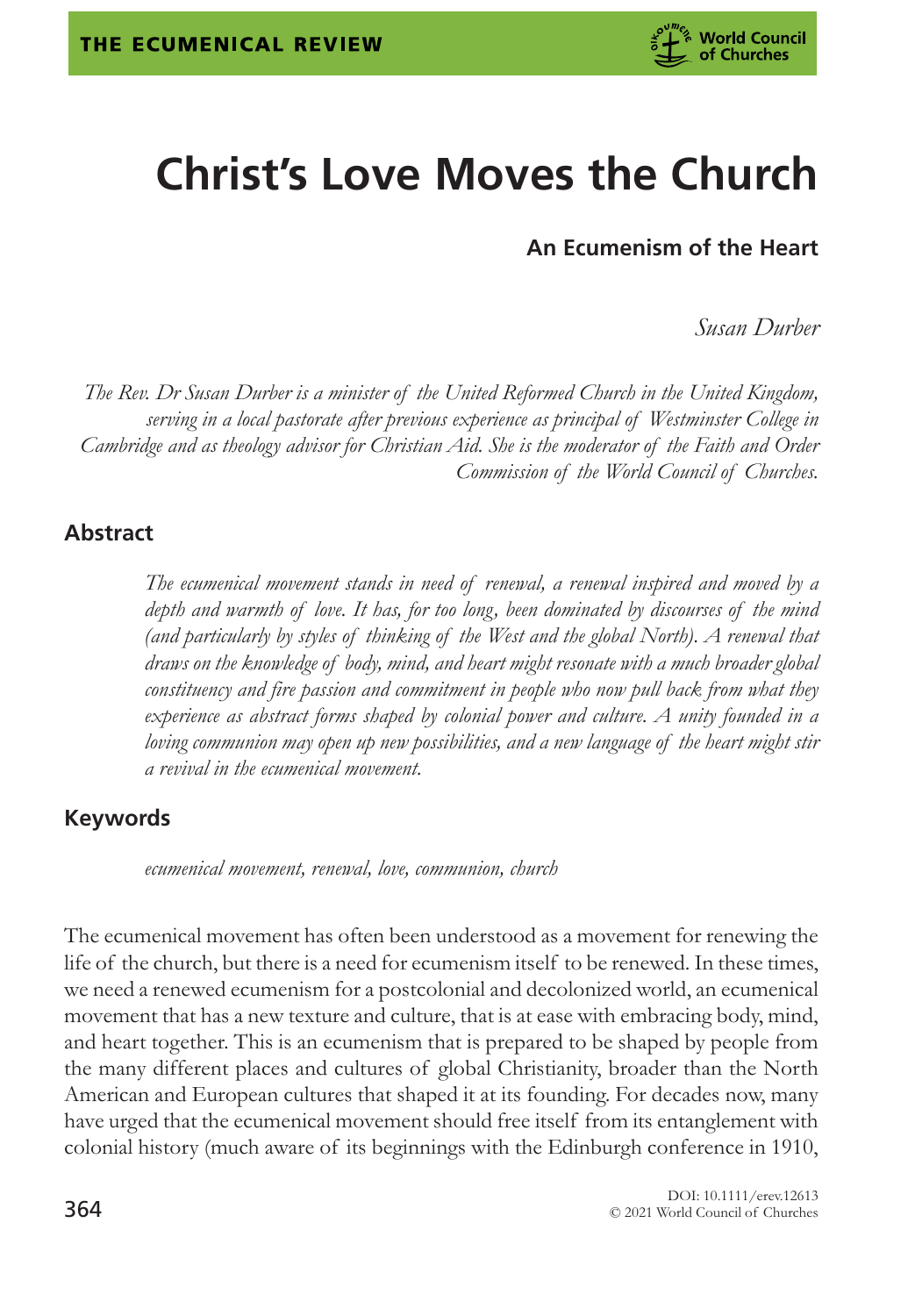for example) and free itself from its captivity in Northern and Western styles of thinking. They urge the movement to shift away from a dominant rationality and the quest chiefly for doctrinal agreement to find a new beginning in a different place. A radical revival and a new turn is called for: one that is begun by those once marginalized by colonialism and the dominant cultures of the global North, one that takes into account the life of the body and the spirit as much as of the mind. This renewal begins from the command of Jesus to love (rather than the Cartesian presumption that thinking is the root of being) and celebrates the common life and action that the people of the churches affirm and celebrate.

Many in the churches have either walked away from the formal ecumenical movement or have never seen it as relevant to their lives. They see it as too tied to certain styles of faith or discourse and too dominated by professional theologians and elite Western traditions. Some have chosen to seek a more informal fellowship within global Christianity or to celebrate common action together. They choose to leave aside conversations about doctrinal disagreements or differences, disillusioned about the hope of resolving them. If the ecumenical movement represented by the fellowship of churches within the World Council of Churches (WCC) is to reconnect with its traditional constituency and with new ones, too, it needs to take account of this turn and renew itself.

The theme for the WCC's 11th Assembly – "Christ's love moves the world to reconciliation and unity" – is the first such theme to put love at the heart of an assembly. This in itself is hugely significant and may mark a turning point. It has much potential to signal to a tired ecumenical movement that there could be a new beginning from a different, more holistic, more just, more passionate place. What could it mean to inspire anew an ecumenical movement that is founded on love, profoundly moved and inspired by love, and unafraid to talk about love? What could it mean to renew ecumenism so that it finds new shapes, forms, and styles in more holistic ways, embracing all of body, mind, and heart? What could it mean to discover a new ecumenism that refuses to simply take the easier option (to turn from the search for doctrinal agreement to a default "let's just work together" approach) and is instead ready to explore that "space in between" (between pure thought and pure action) – where faith is about feeling, passion, and prayer as much as it is about teaching and ideas? What could it mean to discover a new ecumenism that can somehow bring together the trinity of body, mind, and heart so that the churches may discover the gift of unity in receiving new ways to pray, think, and act as one?

Many positive advances have undoubtedly been made in the ecumenical movement, but we seem somehow stuck on the threshold of what we once hoped to cross. Neither more purely doctrinal debate nor solely "working together" seem to promise to take us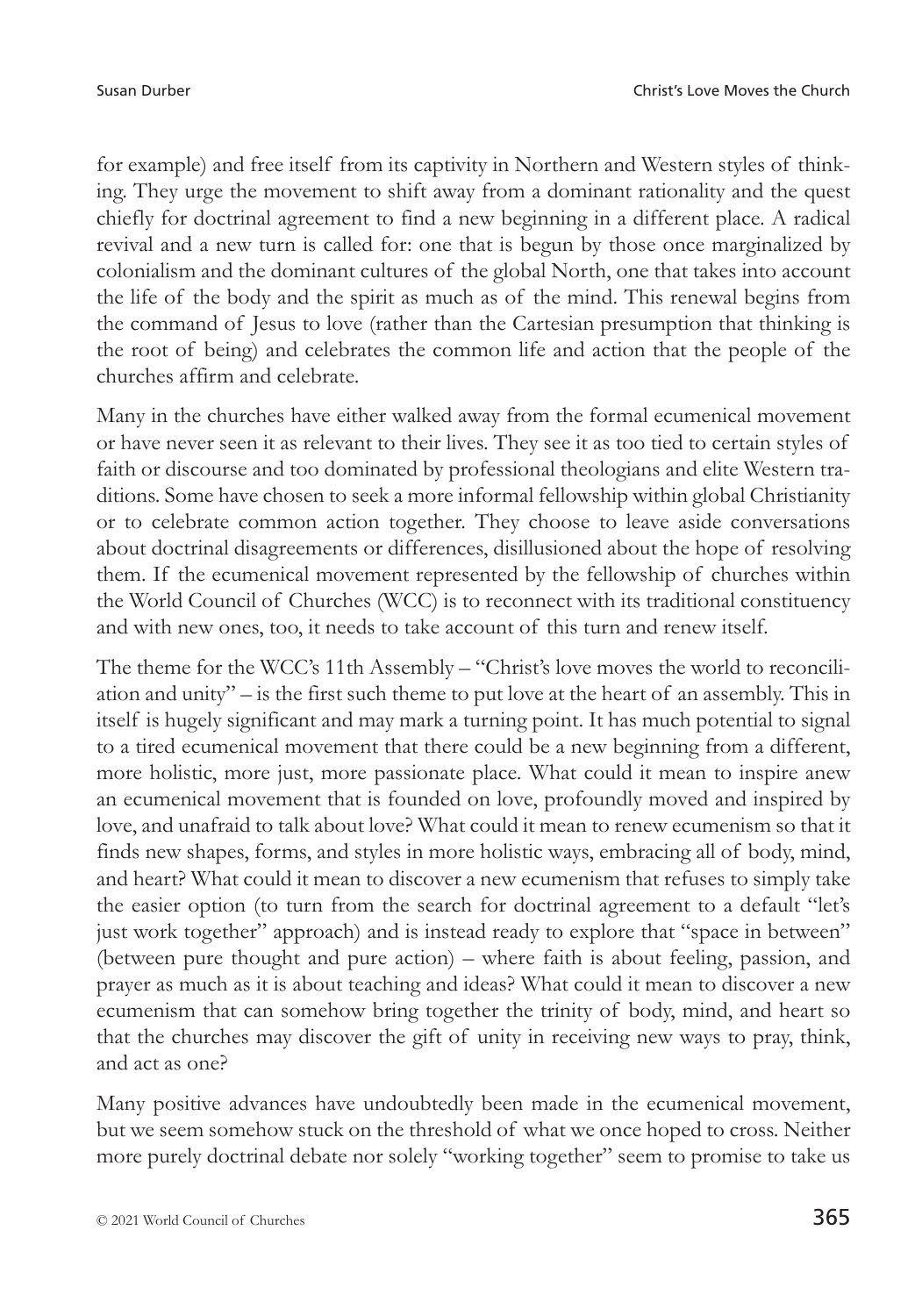over the line to that unity for which we long. So, could the call to an "ecumenism of the heart" mark a turning point, an effective rallying cry, a newly unifying moment in which a new paradigm takes hold? A new beginning, from the place of love (bringing together thought, feeling, and action), may prove to be a moment of new inspiration for ecumenism.

## **Moved by Love: The Heart Is Stirred**

A renewed ecumenical moment needs to begin with what it is that stirs us and moves us to join in Christ's prayer for unity. It was only quite recently that I noticed the implications of an important part of my own tradition and commitment to ecumenism. When any minister in my own church (the United Reformed Church in the UK) is ordained, or even when they are inducted to a new pastorate, they are asked to make promises before the congregation: to declare faith in the triune God and to fulfil their duties as minister with faithfulness. But they are also asked to promise "to cherish love towards all other churches, and to endeavour always to build up the one holy, catholic and apostolic Church." Significantly, this promise is not framed as one about respecting other churches, or working with other churches, or even abstractly seeking unity with other churches, but cherishing love toward all other churches. The value of love is even emphasized by that English word "cherish" – a word commonly known from the traditional English wedding service, as two people promise "to love and to cherish" one another.

The nature of this promise, to cherish love, is profoundly arresting and surprising in this context of an ordination or induction promise because of its contrast with the mood and style of so much present-day ecumenical encounter. Such conversations can sometimes become difficult, marked by resentment and anxiety rather than love. I have made this promise myself, to cherish love toward all other churches; so I know that I am called not only to think about ecumenism, difference, and unity but to "cherish love" and in that place to find what some would call "a heart for" ecumenism. And I recognize that the place of love is not one in which I can, or should, protect myself from pain or disappointment, but one in which I can only make myself vulnerable to the other and risk what might be so fruitful while also potentially so painful.

I have always been someone who can be persuaded by ideas. I thoroughly enjoy the intellectual pursuit of truth, the reading of academic papers, and the kind of debate that uses rhetoric and argument to persuade and change. I am well schooled in these traditional ways of presenting, arguing, and thinking, and I have used them well within the ecumenical movement over decades. I am not bad at the well-established ways of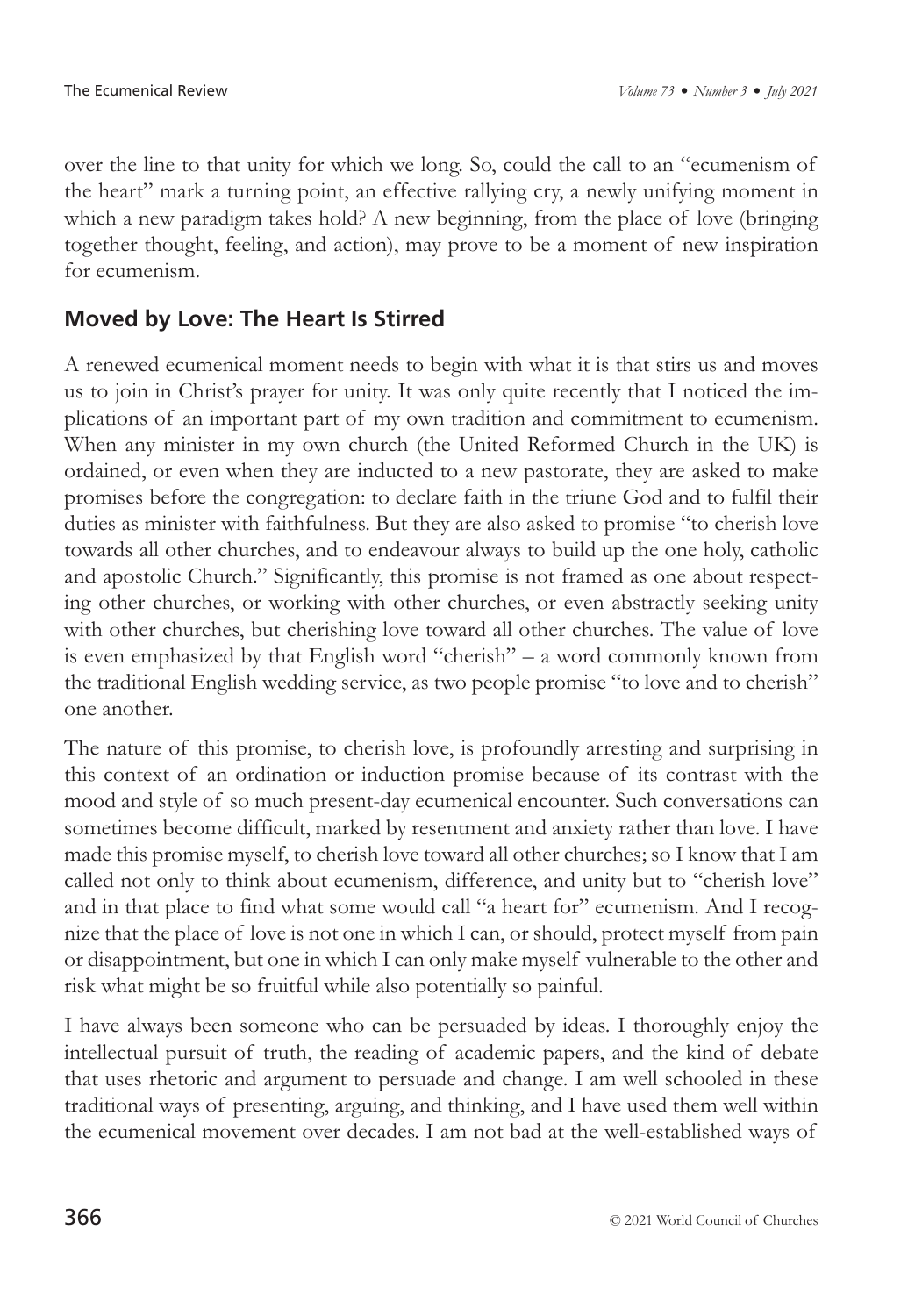being an ecumenist, of doing the work of Faith and Order, of taking steps forward and backward on the ecumenical pilgrimage of unity.

But, even so, even for one deeply schooled in the forms of theological debate shaped by white privilege and in the global North, it has been my own experience in the ecumenical movement that the most profound steps toward that visible unity for which Christ prays have always been taken in my own life when I am *moved* not only by powerful ideas but also by feelings, emotions, and passion, when I discover how to "cherish love." I recall a speech I made at a Faith and Order plenary commission meeting in Crete in 2009, when I told the story of my engagement in a project on the teachers and witnesses of the early church and of how it happened that I was moved to change my mind. I reflected on what it was that had helped me to change and to *move and be moved* in reconciliation and unity. I said then, in telling the story of a profound change in myself:

This has not been, if anything ever is, only a purely academic exercise, but has engaged us deeply and spiritually, and has shown itself to be the kind of ecumenism for which many of us have longed . . .

The discussions often reached the deep places where Christian fellowship begins to mean something significant and where a sense of unity between us was being built. The quality of listening, of reflection and mutual honouring was high and, I and others too will testify, that this was one of the most beautiful, truthful and hope-filled ecumenical experiences we have had. This is not to say that there were no difficult moments or intractable discussions, that we did not struggle with unfamiliar ways of understanding or talking, but it is to say that something important happened as we met.<sup>1</sup>

I wrote then about how I discovered, or rediscovered, the teachers and witnesses of the early church not as intellectuals and writers, abstracted from real life, but as belonging to times and circumstances of their own. I discovered them as pastors and practical theologians of their times, their witness being made in blood and tears as well as in the joy of the gospel. I learned, in short, to love them; and I learned this through what was a loving engagement with those from traditions other than my own. I discovered, through friendship with others in the project, what it means to talk of a *living* Tradition. I gained a new understanding of the dynamic movement of the Holy Spirit, as God works in past, present, and future to bring fulfilment and hope. I had come from an experience of the church in which the early witnesses and teachers of the church were not a living

<sup>1</sup> Susan Durber, "Tradition and Traditions: The Teachers and Witnesses of the Early Church," in *Called to Be the One Church: Faith and Order at Crete*, Faith and Order Paper No. 212, ed. John Gibaut (Geneva: WCC Publications, 2012), 121–22, Faith and Order Papers Digital Edition: [https://archive.org/details/wccfops2.219/page/121/](https://archive.org/details/wccfops2.219/page/121/mode/2up) [mode/2up;](https://archive.org/details/wccfops2.219/page/121/mode/2up) see also Susan Durber, "Tradition and Traditions," Commission on Faith and Order, WCC website, 10 October 2009, [https://www.oikoumene.org/resources/documents/tradition-and-traditions-rev-dr-susan-durber.](https://www.oikoumene.org/resources/documents/tradition-and-traditions-rev-dr-susan-durber)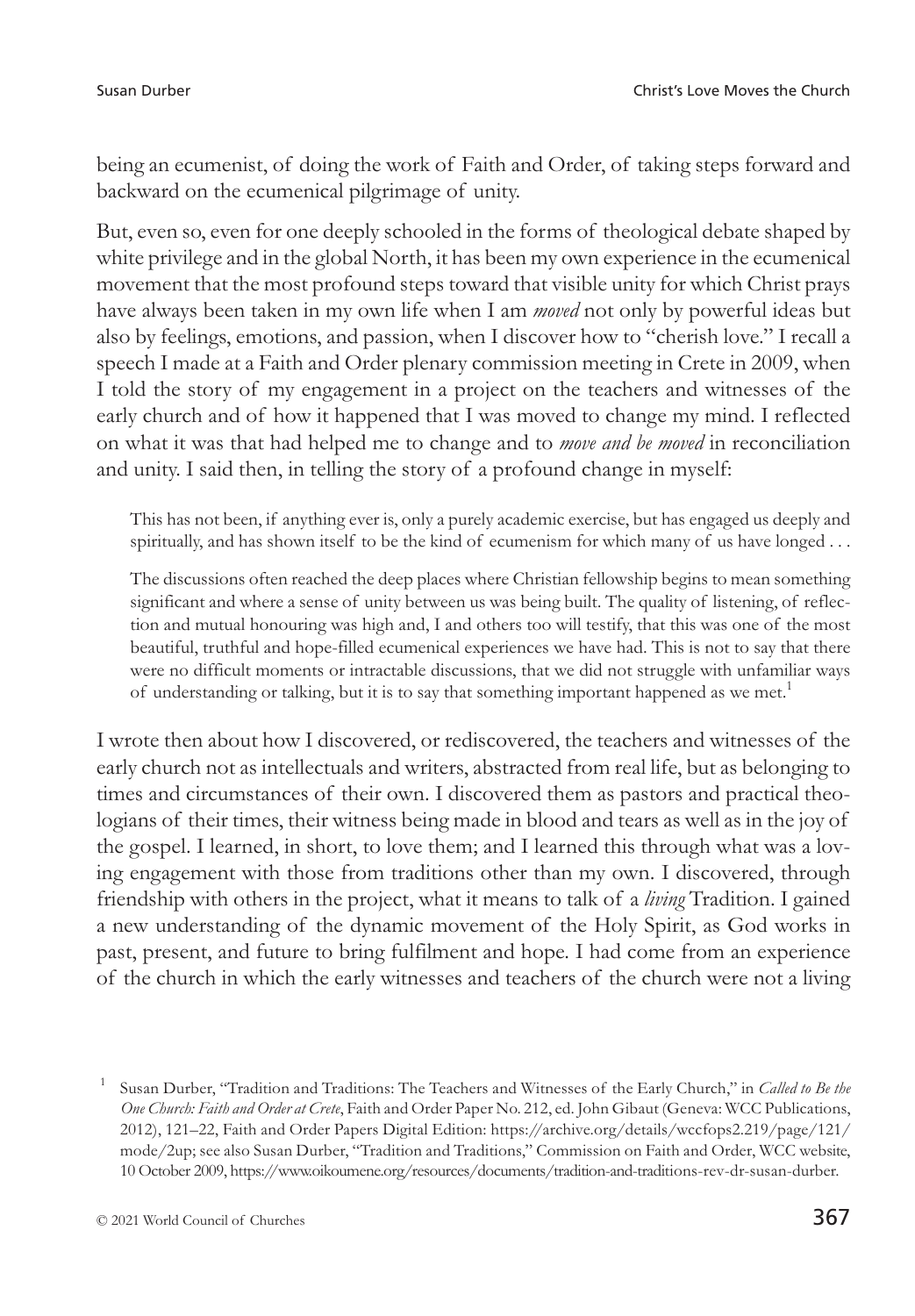force in my faith. But I came away from that project deeply persuaded that the teachers and witnesses of the early church are and should be honoured as our common parents.

I came to see that learning what was called "patristics" in a cool, beautiful, and civilized room at Oxford University seriously misled me. I imagined each of the teachers I studied in their own book-lined studies looking out over gardens with lemon trees and warm sun, writing beautiful, elegant words by day and then perhaps enjoying wine at night, dressed in clean togas and with full stomachs. I may have learned something about desert monks and pictured them in quiet caves, troubled by little more than dreams. I knew about the work of the councils, but imagined the delegates sitting neatly and politely as though at an academic conference. I should have realized that this was a completely false picture of the early church. I had learned about persecution and suffering, about martyrdom and politics, but in another class on another day. And I had never learned about these teachers as people of prayer, of passion, of warm humanity.

But I did come to learn about them in that way as I worked on this project with other Christians who I came, despite our profound differences, to love. I spoke then, in Crete, very personally as co-moderator of the project, about how I had found myself led into a larger space in which I found a beloved extended family. I recognized that I had to deeply desire the very tradition with which I knew myself still called to wrestle and struggle. I wrote then, "This is about love and community as much as it is about truth."<sup>2</sup>

Again and again in the ecumenical movement we find that it is the relationships between friends, often relationships cherished and developed over years, that lead to movement in the debate and the dialogue. This is why ecumenism cannot happen, and will not happen, by conference call or webinar alone. It happens in the friendships built over time and depends on the love that builds over human encounter and even confrontation, in the passion for each other that spills over into the longing for unity. It is love that moves us, the love of Christ moving within us, and also the very human love of friendship and the companionship of pilgrims. Love is what can stir us to keep going when the work of dialogue seems intractable and hard, when the ideas clash and even the style of discourse is contested. When we are moved, when the journey moves on, it is love that does it. It is love that does it even when we think we are being pre-eminently scholarly and thoughtful, even when we are engaging in academic conferences and the writing of papers. It is love that does it even when we pretend that we are doing something else.

But love can and will surely find other ways to work, and will work among those for whom the traditional and dominant Western styles of ecumenical engagement are unfamiliar and alienating. So, we have to find ways for all of us and for the whole of each

<sup>2</sup> Ibid., 125.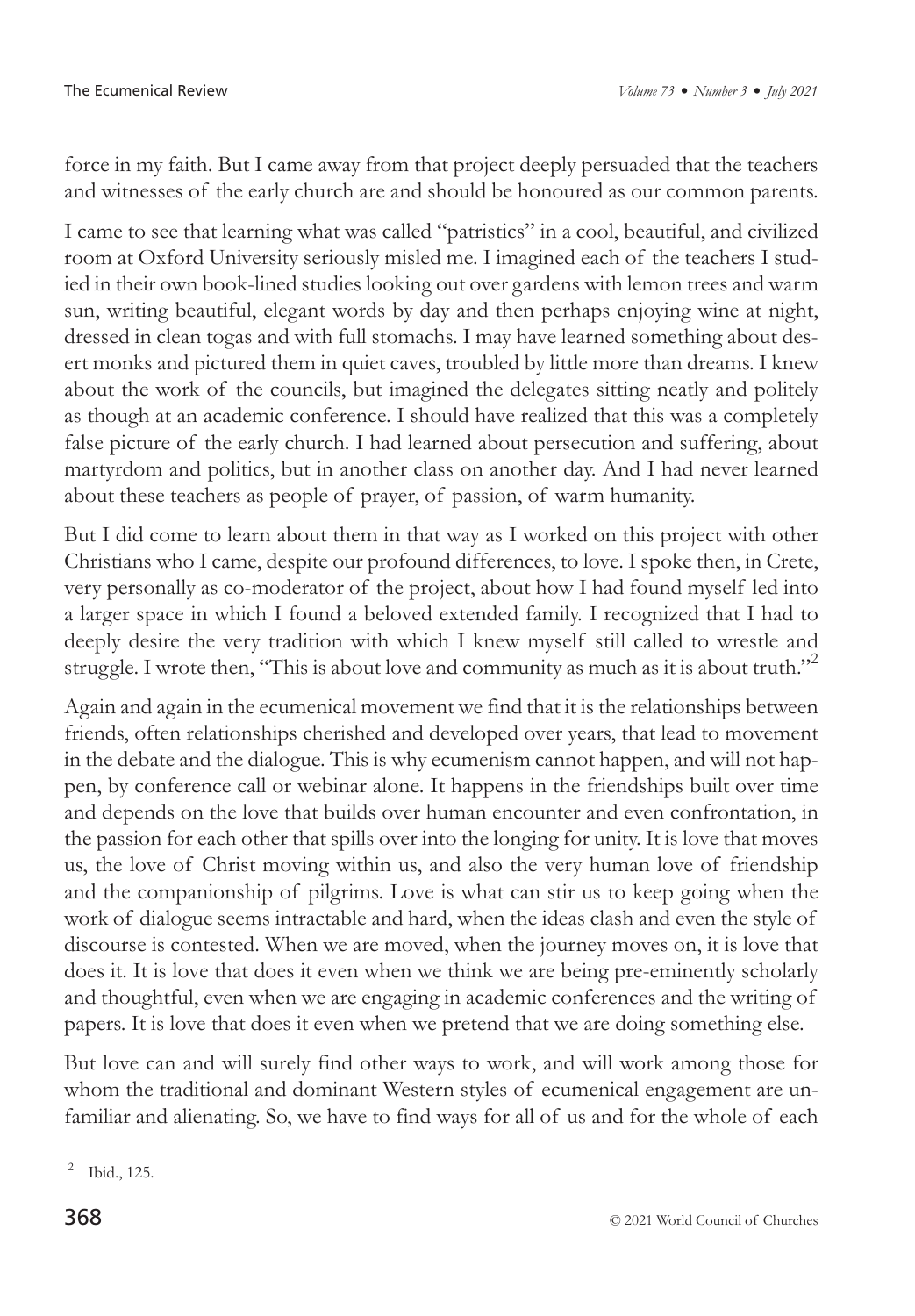one of us to be engaged in the journey of unity, as also of justice and peace. This finding of "other ways" is surely itself part of the calling of ecumenism. In its response to *The Church: Towards a Common Vision* (*TCTCV* ), the Roman Catholic Church, for example, referred to all that might be made possible when we are truly open to receiving the gifts of the other: "The Catholic Church commits itself to the new paths opened by receptive ecumenism. In addition to Pope John Paul II's description of ecumenism as an exchange of gifts (*UUS* [Ut unum sint] 28), receptive ecumenism emphasizes in a special way the importance of being open to learn from others."<sup>3</sup>

#### **Body, Mind, and Heart: Marking a New Style and Form of Ecumenism**

In many of its manifestations, the ecumenical movement has undoubtedly been characterized by an emphasis on intellectual dialogue and argument. It has been populated by scholars and debaters and focused on texts, books, and documents. Ecumenical dialogues, meetings, and encounters have come in all the forms of Western culture's love of words, with all the traditional academic apparatus of footnotes, journals, and bibliographies. Ecumenism has come, more and more, to be dominated by the English language, too, with its colonial history and its particular ways of dividing up the world.

These things are by no means all negative in themselves, but they mean that it is already decided who is marginalized, whose discourse reigns, and who is likely to prevail. Such forms are already being critiqued and examined by those within the places from which they originate, and it is already acknowledged that particular theological traditions are inevitably privileged when some cultural forms dominate discussion and encounter. Even more, then, should their dominance be questioned and their hegemony challenged, in the global spaces where many cultures and practices meet and where they seek to listen to one another and to find a new unity.

Perhaps the moment at which love is placed at the heart of a WCC assembly is the moment to ask what it would really mean to ground ecumenism in broader soil than the intellectual customs of the traditional colonial powers. An ecumenical movement that is grounded as much in feeling as in thought, in the body as the mind, in the spirit as the letter, that seeks to deconstruct all those traditional pairs by which one thing is oppressed or silenced by another, might have a rather different character from the one we know best and which we see declining right now in support and in influence. Could ecumenism become once more something more like a movement? (There has always

<sup>3</sup> "Roman Catholic Church," in *Churches Respond to* The Church: Towards a Common Vision, vol. 2, Faith and Order Paper No. 232, ed. Ellen Wondra, Stephanie Dietrich, and Ani Ghazaryan Drissi (Geneva: WCC Publications, 2021), 160–221, at 215, [https://www.oikoumene.org/resources/publications/churches-respond](https://www.oikoumene.org/resources/publications/churches-respond-to-the-church-towards-a-common-vision-volume-ii)[to-the-church-towards-a-common-vision-volume-ii](https://www.oikoumene.org/resources/publications/churches-respond-to-the-church-towards-a-common-vision-volume-ii).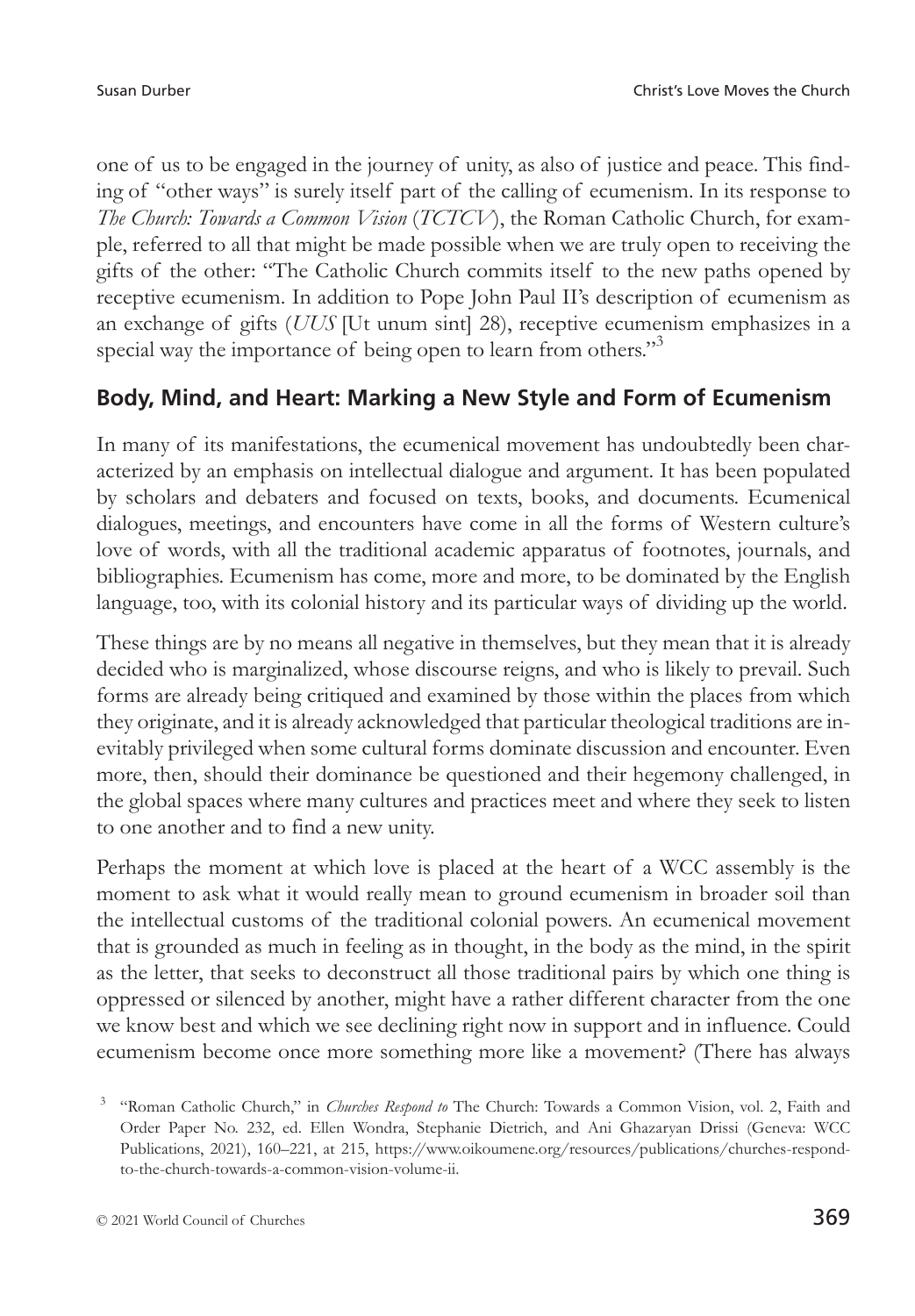been a desire to speak of an ecumenical movement rather than an institution.) Could it exhibit a character that could be found beyond dialogues and agreed statements, convergence texts and study documents? If ideas and documents, as commonly framed, have not yet helped us fully to call one another to visible unity, could there be something else instead?

It is striking that so many of the responses of the churches to the Faith and Order convergence text *The Church: Towards a Common Vision* urged that ecumenical conversations, dialogues, and texts need to move away from traditionally intellectual and "academic" forms. This plea came from some of those who are well schooled and skilled in such forms, too. The North American Academy of Ecumenists, for example, wrote in its response:

*TCTCV 39* notes that "on central aspects of Christian doctrine, there is a great deal that already unites believers." We did not debate this affirmation. Rather, the discussion centered on what some felt was missing: the language and categories for describing the *life* of faith, as lived out relationally. They identified an excess of emphasis on the "order" of faith and order, and suggested that an explicit focus on doctrine erodes both the love at the heart of faith, and the spiritual connections out of which Christians live. We would like to see more experiential language in describing Christian faith<sup>4</sup>

It would be sad if it were really true that an explicit focus on doctrine necessarily erodes the love at the heart of faith. But it is clear that where love has been eroded, or even ignored, it needs to be revived and attended to.

The Christian Council of Sweden, in its own response to *The Church: Towards a Common Vision*, arguing for a more holistic ecumenism, reflected that

the theological perspectives from WCC's *Together Towards Life* and the methods proposed in WCC's *Moral Discernment in the Churches* could be applied to doctrinal issues. All doctrinal issues must relate to the task/mission of the Church. Here we would like to underline how important it is that the perspectives from Life and Work and from Faith and Order enrich each other mutually. The being and doing of the Church cannot be separated from one another.<sup>5</sup>

It has long been a familiar cry within the ecumenical movement that there should be more integration and that the early segregation of ecumenical work into different

<sup>4</sup> "North American Academy of Ecumenists," in *Churches Respond to* The Church: Towards a Common Vision, vol. 1, Faith and Order Paper No. 231, ed. Ellen Wondra, Stephanie Dietrich, and Ani Ghazaryan Drissi (Geneva: WCC Publications, 2021), 315–25, at 320–21, [https://www.oikoumene.org/resources/publications/churches](https://www.oikoumene.org/resources/publications/churches-respond-to-the-church-towards-a-common-vision-volume-i)[respond-to-the-church-towards-a-common-vision-volume-i](https://www.oikoumene.org/resources/publications/churches-respond-to-the-church-towards-a-common-vision-volume-i).

<sup>5</sup> "Christian Council of Sweden," in *Churches Respond*, vol. 2, 228–36, at 236.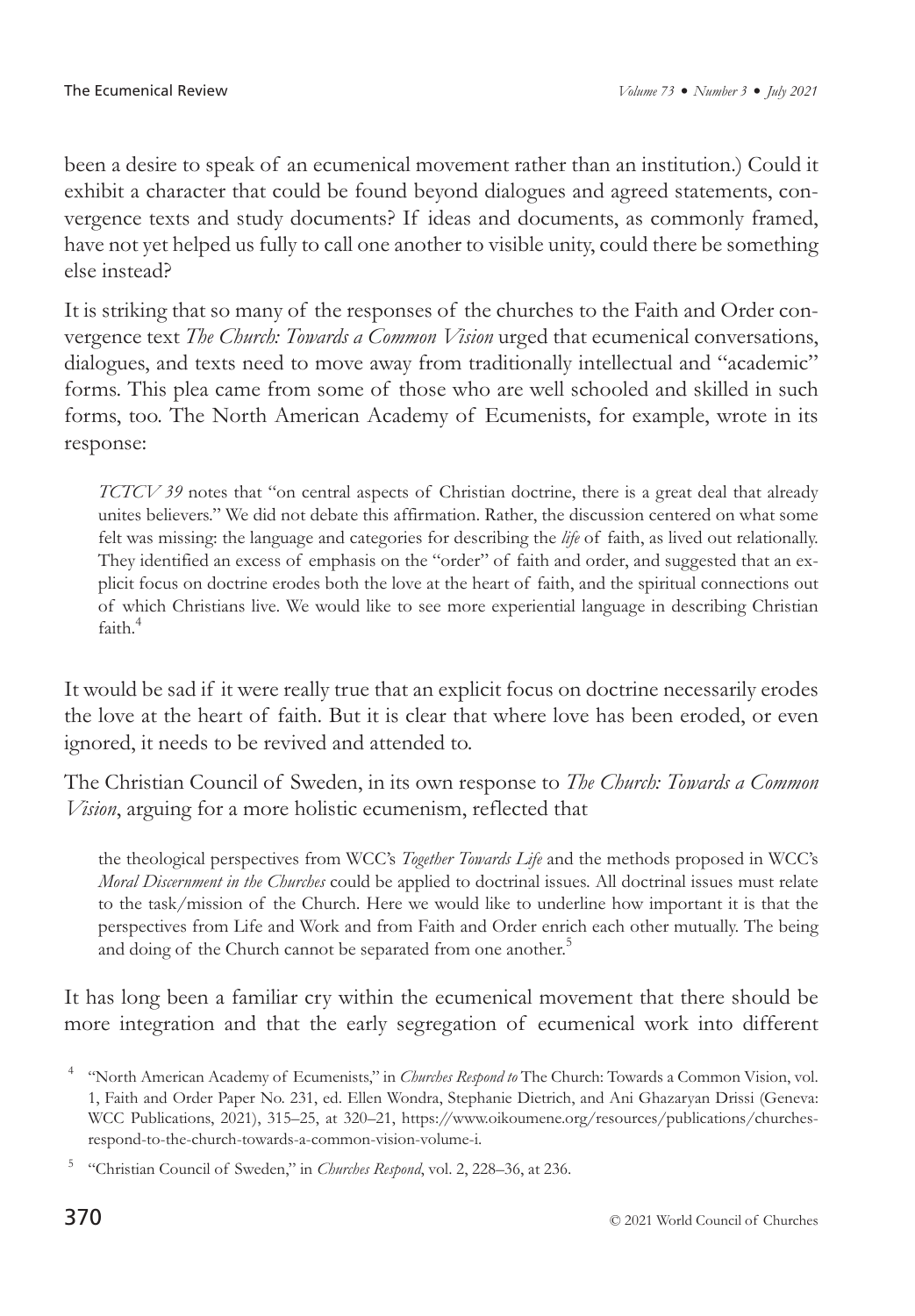specialist areas has left a fearful legacy. But this plea is now much more common and commonly accepted.

The Presbyterian Church of Canada, in the letter accompanying their response, made clear what many had hinted at: that *The Church: Towards a Common Vision* was framed in language that did not have the immediacy and accessibility that the document they also received (*Together towards Life*) from the WCC's Commission on World Mission and Evangelism had in plenty. They wrote,

Because the documents were distributed at the same time, there was a tendency among respondents to compare and contrast them, especially in terms of their accessibility and perceived usefulness. *Together Towards Life* was certainly experienced more positively because it was somewhat easier to read and understand, and there was a sense of its immediate applicability to congregations in their dayto-day ministry as well as their planning for future ministry and mission . . . In contrast, *The Church: Towards a Common Vision* was a very difficult read.6

More telling still, perhaps, is the complete lack of any response to *TCTCV* from some churches, communities, and contexts. Of the 78 responses received, none came exclusively from Latin American or African contexts. Not to respond at all is, of course, in itself a response that needs to be heard. The absence of responses to this latest Faith and Order convergence text, and notably from the global South, is profoundly significant and demands both careful understanding and interpretation and also a radical change in approach in some way or other.

It is glaringly apparent that in many contexts, and perhaps particularly in the very contexts where global Christianity is presently growing, these kinds of texts or the classical ecumenism carried in these forms is not catching fire, inspiring passion, or building real connections. The need to face the question of what needs to change is profound. Many voices, even in the very heart of the present Faith and Order Commission, will testify that a way of engaging in ecumenism that is about intellect alone, or that seems to have little connection with the most pressing concerns of many in the global South, will not inspire the kind of passionate commitment that Jesus' prayer for unity demands. When such theological questions, forms, and styles also seem to wear the clothes of the former or present colonial powers, they are even less appealing and compelling. A thorough renewal is called for: a renewal that considers the concerns of the body (of poverty, of suffering, of the oppressions that gender, ethnicity, and caste make visible in our very bodies), and a renewal that recognizes that our hearts and souls – those deepest parts of us that pray, desire, and cry out – also belong on the path of unity.

<sup>6</sup> "Presbyterian Church of Canada," in *Churches Respond*, vol. 1, 65–67, at 65.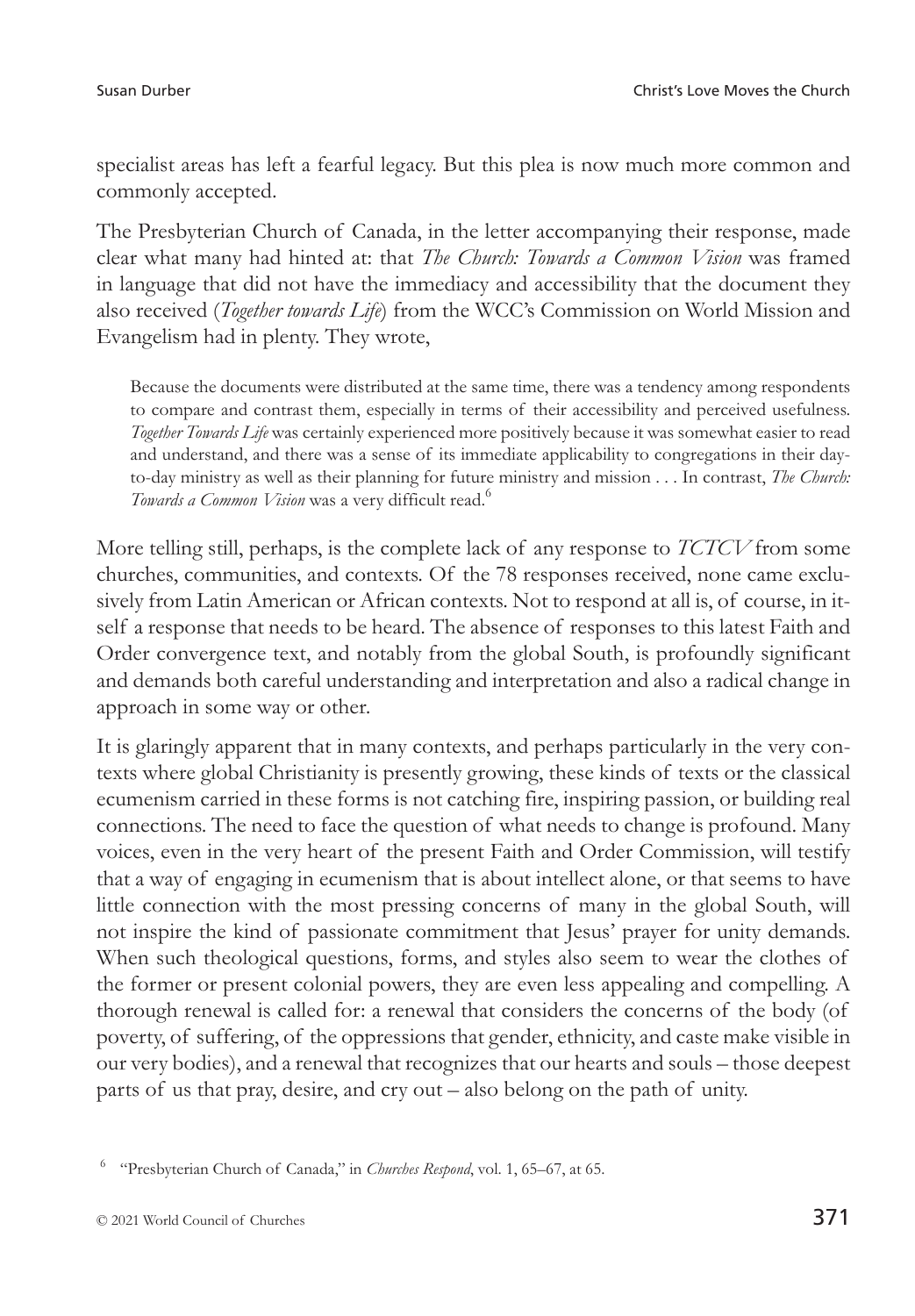Even to frame the problem in the ways I have done can already suggest that mind, heart, and body are entirely separate in a way that they plainly are not. But many have suggested, over the years, that the ecumenical movement has become captive to ways of thinking that characterize the global North. These ways of thinking are overly intellectualized and not drawn enough from the concerns of the body, of women, of those who experience poverty, of those who live with disability, or of those who are Indigenous and close to the land. We have only to take out photographs of the first or early meetings of Faith and Order (in 1927) or of the WCC (at its beginning in 1948) to see that it was originally shaped and dominated by white men from the global North, that events were planned like academic conferences, and that the privileges of the mind reigned supreme. Patterns set early in the life of any organization are very hard to shift. The early pioneers of the ecumenical movement were often heroic and saintly, but they were, of course, part of the world as it was then, with all its disruption, injustice, and power imbalance.

Just as so many in the world now are saying loudly that Black Lives Matter, that our institutions need to be decolonized, and that truth is to be found sometimes where it has been pushed – at the margins – so it is within the churches and within the ecumenical movement. The time is right to ask what an ecumenical movement that is truly *moved* and also *shaped* by the concerns of the body, heart, and soul as well as the mind might look like. Changes have already begun in some ways in terms of who is *invited to* the conversation and whose bodies are present at our gatherings. But a much more radical change needs to come in terms of what kind of conversation happens at those gatherings. It is not enough to change who is at the table: we need to change what happens at the table and in what way. Otherwise, those newly invited simply remain silent or silenced. It may also be that those church traditions, long part of the movement and yet still feeling marginalized within it – those who have always found some forms of the Western academic style of discourse excluding and alien – may find that they have new allies and a more ready welcome at the table in a renewed ecumenism.

## **A Thoughtful, Active, and Prayerful Ecumenism: Shaped First by God's Love**

In *The Church: Towards a Common Vision*, a glorious sentence states, "the first and foremost attitude of God towards the world is love, for every child, woman and man who has ever become part of human history, and, indeed, for the whole of creation."<sup>7</sup> What difference could it make to the way we live and shape the ecumenical movement if we, too, started with love? What would it mean to be part of an ecumenical movement that

<sup>7</sup> *The Church: Towards a Common Vision*, Faith and Order Paper No. 214 (Geneva: WCC Publications, 2013), 33, Faith and Order Papers Digital Edition:<https://archive.org/details/wccfops2.221/page/33/mode/2up>.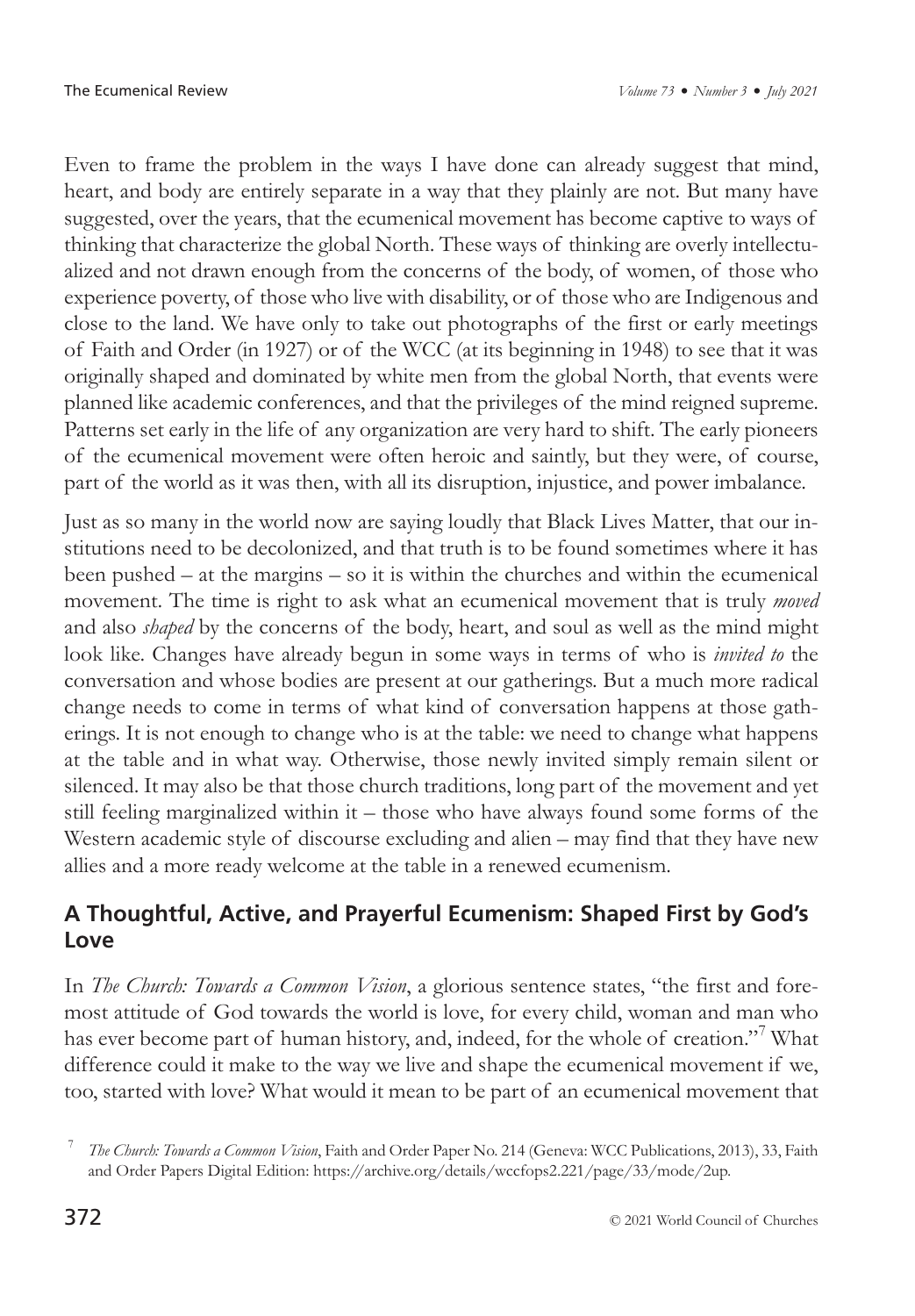was moved first by the heart, that was moved by compassion rather than defensiveness, that was lived in imitation of God's foremost attitude toward the world – love itself?

In the most recent meeting of Faith and Order, one group of commissioners was tasked to work not so much on overcoming the traditional doctrinal divisions but to start from a different place. They were to ask what things press upon the churches of the world together, what things we can say together out of love for the world we serve and from concern and love for the whole creation. So began a new way of approaching Faith and Order work, and three short, accessible, and yet profoundly theological papers were created that address some of the most pressing issues of our times. It is no coincidence that many commissioners from the global South were drawn to this study group.

The first of these texts – *Come and See: A Theological Invitation to the Pilgrimage of Justice and Peace* – speaks of ecumenism as a journey in which "pilgrims may be opened unexpectedly to new experiences of the holy and be renewed in heart and mind"<sup>8</sup> and offers reflections on "significant issues affecting the churches as we journey through the world."<sup>9</sup> This small and remarkable text reflects on the challenge of moving toward a just and sustainable world and calls the churches to be active and prophetic, affirming human dignity and the integrity of creation. In writing that is clearly wrenched from lived and living experience, the text says,

In the context of the suffering of creation and of those living on the margins, the movement toward unity serves the healing of the whole inhabited earth . . . If the churches are to be in pilgrimage together, it can only be in the context of journeying toward the unity of the church with creation.10

This text was followed by two more: *Cultivate and Care: An Ecumenical Theology of Justice for and with Creation* (Faith and Order Paper No. 226) and *Love and Witness: Proclaiming the Peace of the Lord Jesus Christ in a Religiously Plural World* (Faith and Order Paper No. 230). They are short, readable, passionate papers written by theologians drawn from the broadest theological forum in the world as they reflect on their real, lived, thoughtful, and prayerful engagement with things that are having a real impact on the world today. They are written with all the wisdom of scholars, but also from the heart and lives of faithful Christians experiencing faith in today's world, and they are carved in prayer.

<sup>10</sup> Ibid., 23.

<sup>8</sup> *Come and See: A Theological Invitation to the Pilgrimage of Justice and Peace*, Faith and Order Paper No. 224 (Geneva: WCC Publications, 2019), 9–10, [https://www.oikoumene.org/resources/publications/come-and-see.](https://www.oikoumene.org/resources/publications/come-and-see)

<sup>9</sup> Ibid., 11.